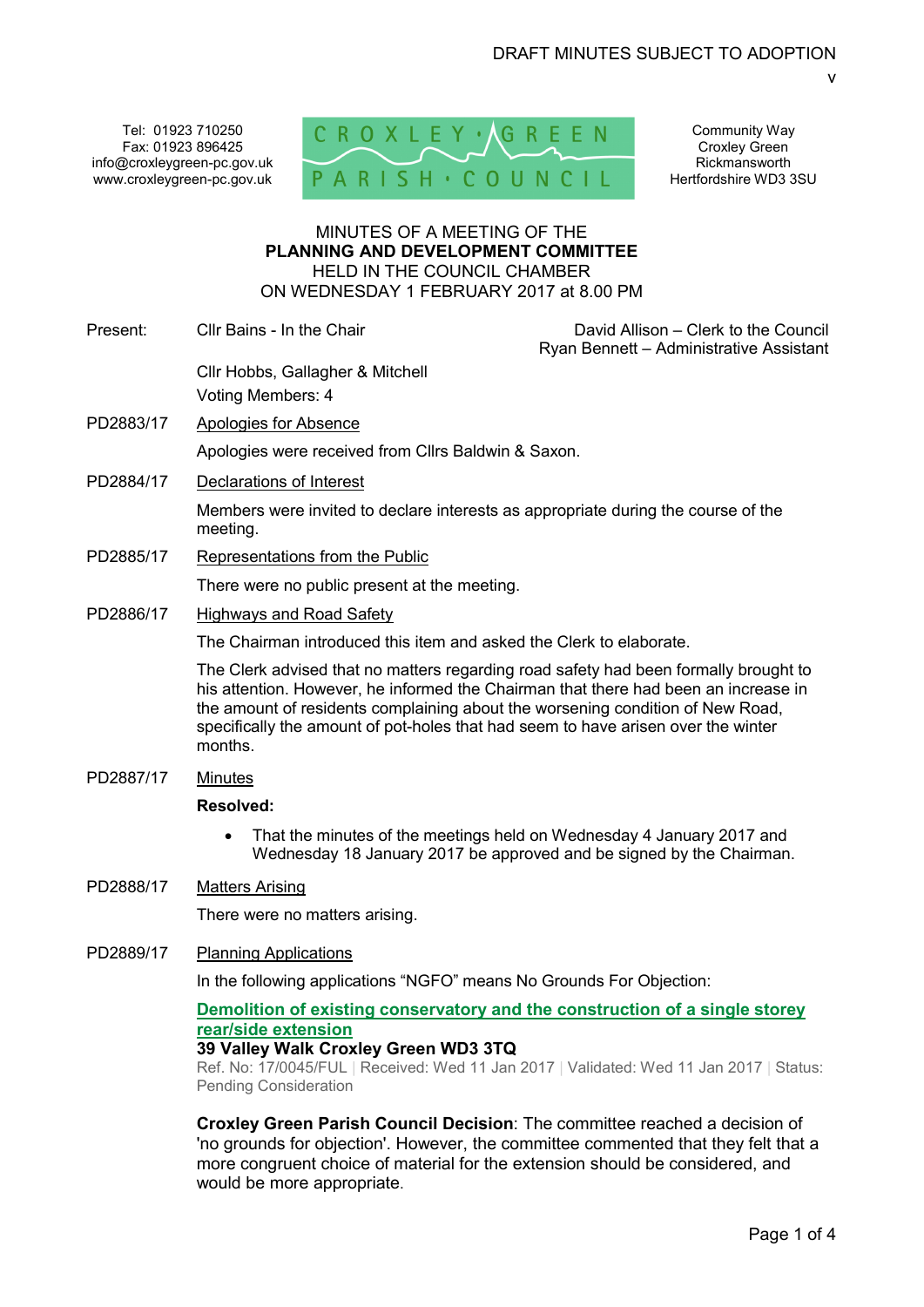# **Erection of car port**

#### **Parrotts Parrotts Close Croxley Green Rickmansworth Hertfordshire WD3 3JZ**

Ref. No: 16/2653/FUL | Received: Fri 16 Dec 2016 | Validated: Wed 18 Jan 2017 | Status: Pending Consideration

### **Croxley Green Parish Council Decision: NGFO**

## **Listed Building Consent: Erection of car port**

**Parrotts Parrotts Close Croxley Green Rickmansworth Hertfordshire WD3 3JZ**  Ref. No: 16/2654/LBC | Received: Fri 16 Dec 2016 | Validated: Wed 18 Jan 2017 | Status: Pending Consideration

#### **Croxley Green Parish Council Decision: NGFO**

#### **Single storey front, side and rear extensions**

**16 Sherborne Way Croxley Green Rickmansworth Hertfordshire WD3 3PF**  Ref. No: 17/0108/FUL | Received: Thu 19 Jan 2017 | Validated: Thu 19 Jan 2017 | Status:

Pending Consideration

**Croxley Green Parish Council Decision: No decision could be made as no documents were available to view with the application.** 

#### **Two storey side extension including front dormer window**

### **1 Uplands Croxley Green WD3 4RD**

Ref. No: 17/0135/FUL | Received: Tue 24 Jan 2017 | Validated: Wed 25 Jan 2017 | Status: Pending Consideration

At this point Cllr Gallagher declared a non-pecuniary interest in the application as he lives in close proximity to the proposed development.

## **Croxley Green Parish Council Decision: NGFO**

#### **Front porch extension and alterations to front drive**

**66 Windmill Drive Croxley Green WD3 3FE** 

Ref. No: 17/0114/FUL | Received: Fri 20 Jan 2017 | Validated: Thu 26 Jan 2017 | Status: Pending Consideration

#### **Croxley Green Parish Council Decision: NGFO**

### **Installation of air conditioning condenser unit within timber enclosure. Building 4 Hatters Lane Watford WD18 8YF**

Ref. No: 17/0123/FUL | Received: Mon 23 Jan 2017 | Validated: Mon 23 Jan 2017 | Status: Pending Consideration

**Croxley Green Parish Council Decision: NGFO** 

## **Single storey rear extension**

**33 Dickinson Square Croxley Green WD3 3ET**  Ref. No: 17/0105/FUL | Received: Thu 19 Jan 2017 | Validated: Mon 23 Jan 2017 | Status: Pending Consideration

## **Croxley Green Parish Council Decision: No decision could be made as no documents were available to view with the application.**

**Demolition of porch and erection of two storey front extension** 

**42 Beechcroft Avenue Croxley Green WD3 3EQ**  16/2675/FUL

**Croxley Green Parish Council Decision: NGFO**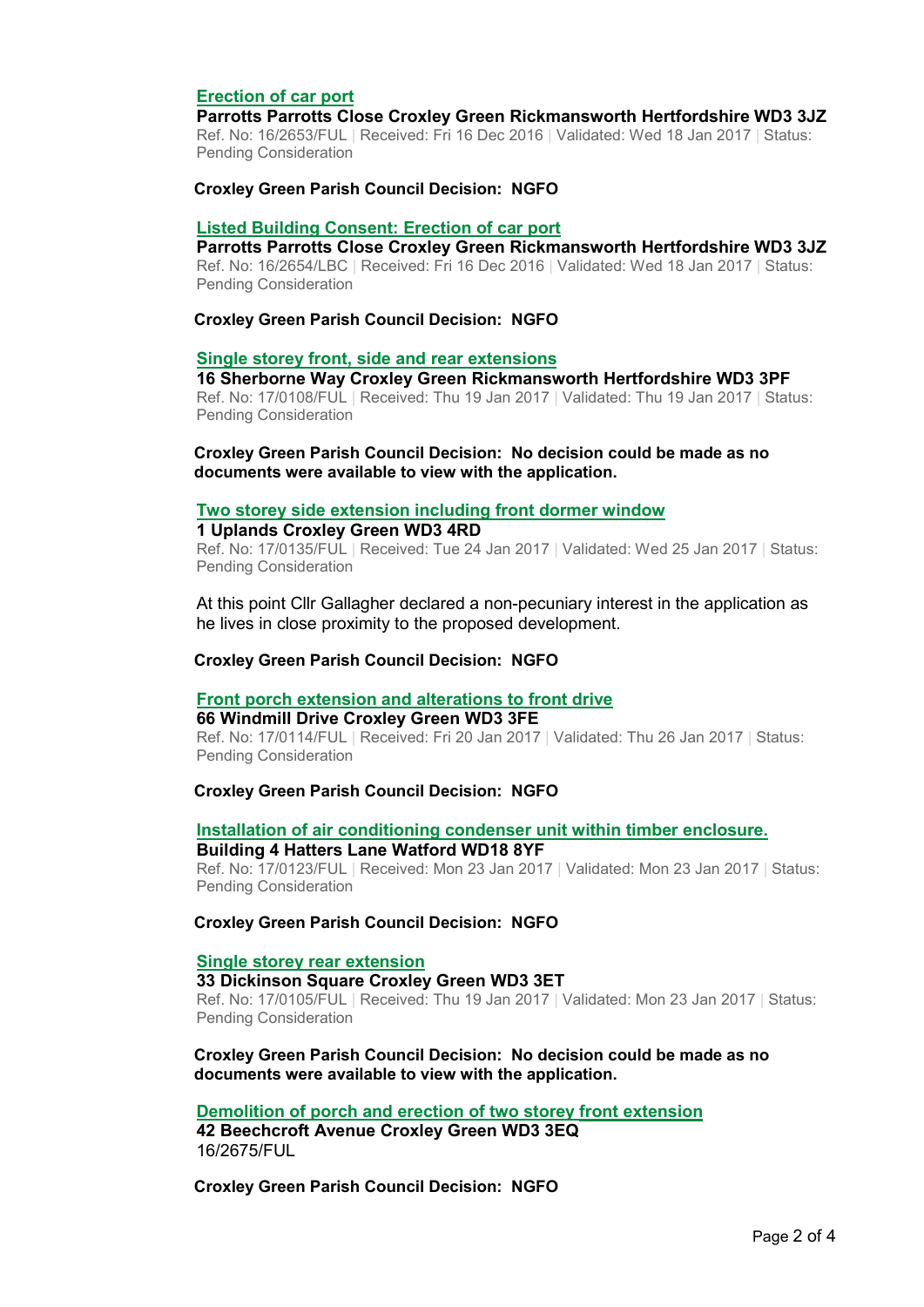| <b>APPROVED</b>        |                                                                                                                           |
|------------------------|---------------------------------------------------------------------------------------------------------------------------|
| <b>Application:</b>    | Prior Approval: Single storey rear extension (depth 5<br>metres, maximum height 3 metres and eaves height 2.84<br>metres) |
| <b>Address:</b>        | 51 Repton Way Croxley Green Rickmansworth                                                                                 |
| <b>Application No:</b> | 16/2665/PDE                                                                                                               |
| <b>CGPC Decision</b>   | <b>NGFO</b>                                                                                                               |
| <b>TRDC Decision</b>   | <b>NO OBJECTION</b>                                                                                                       |
|                        |                                                                                                                           |
| <b>Application:</b>    | Single storey side and rear extensions                                                                                    |
| <b>Address:</b>        | 15 Frankland Road Croxley Green Rickmansworth                                                                             |
| <b>Application No:</b> | 16/2483/FUL                                                                                                               |
| <b>CGPC Decision</b>   | <b>NGFO</b>                                                                                                               |
| <b>TRDC Decision</b>   | <b>Approved</b>                                                                                                           |
|                        |                                                                                                                           |
| <b>Application:</b>    | <b>Discharge of Condition 7 (Bats) pursuant</b>                                                                           |
|                        | planning permission 15/0934/FUL.                                                                                          |
| <b>Address:</b>        | Killingdown Farm Little Green Lane Croxley Green                                                                          |
| <b>Application No:</b> | 16/2481/DIS                                                                                                               |
| <b>CGPC Decision</b>   | <b>NGFO</b>                                                                                                               |
| <b>TRDC Decision</b>   | <b>DIS APPS (Discharge Approved)</b>                                                                                      |
| <b>Application:</b>    | Single storey rear extension, first floor rear extension                                                                  |
|                        | and loft conversion including hip to gable enlargement                                                                    |
|                        | and front and rear dormers                                                                                                |
| <b>Address:</b>        | 67 Frankland Road Croxley Green Rickmansworth                                                                             |
| <b>Application No:</b> | 16/2569/FUL                                                                                                               |
| <b>CGPC Decision</b>   | <b>NGFO</b>                                                                                                               |
| <b>TRDC Decision</b>   | <b>Approved</b>                                                                                                           |
|                        |                                                                                                                           |
| <b>Application:</b>    | Single storey side extension                                                                                              |
| <b>Address:</b>        | 81 Links Way Croxley Green Rickmansworth                                                                                  |
| <b>Application No:</b> | 16/2573/FUL                                                                                                               |
| <b>CGPC Decision</b>   | <b>NGFO</b>                                                                                                               |
| <b>TRDC Decision</b>   | <b>Approved</b>                                                                                                           |
| <b>Application:</b>    | Insertion of rear rooflights                                                                                              |
| <b>Address:</b>        | 35 Woodland Chase Croxley Green Rickmansworth                                                                             |
| <b>Reference No:</b>   | 16/2489/FUL                                                                                                               |
| <b>CGPC Decision</b>   | <b>NGFO</b>                                                                                                               |
| <b>TRDC Decision</b>   | <b>Approved</b>                                                                                                           |